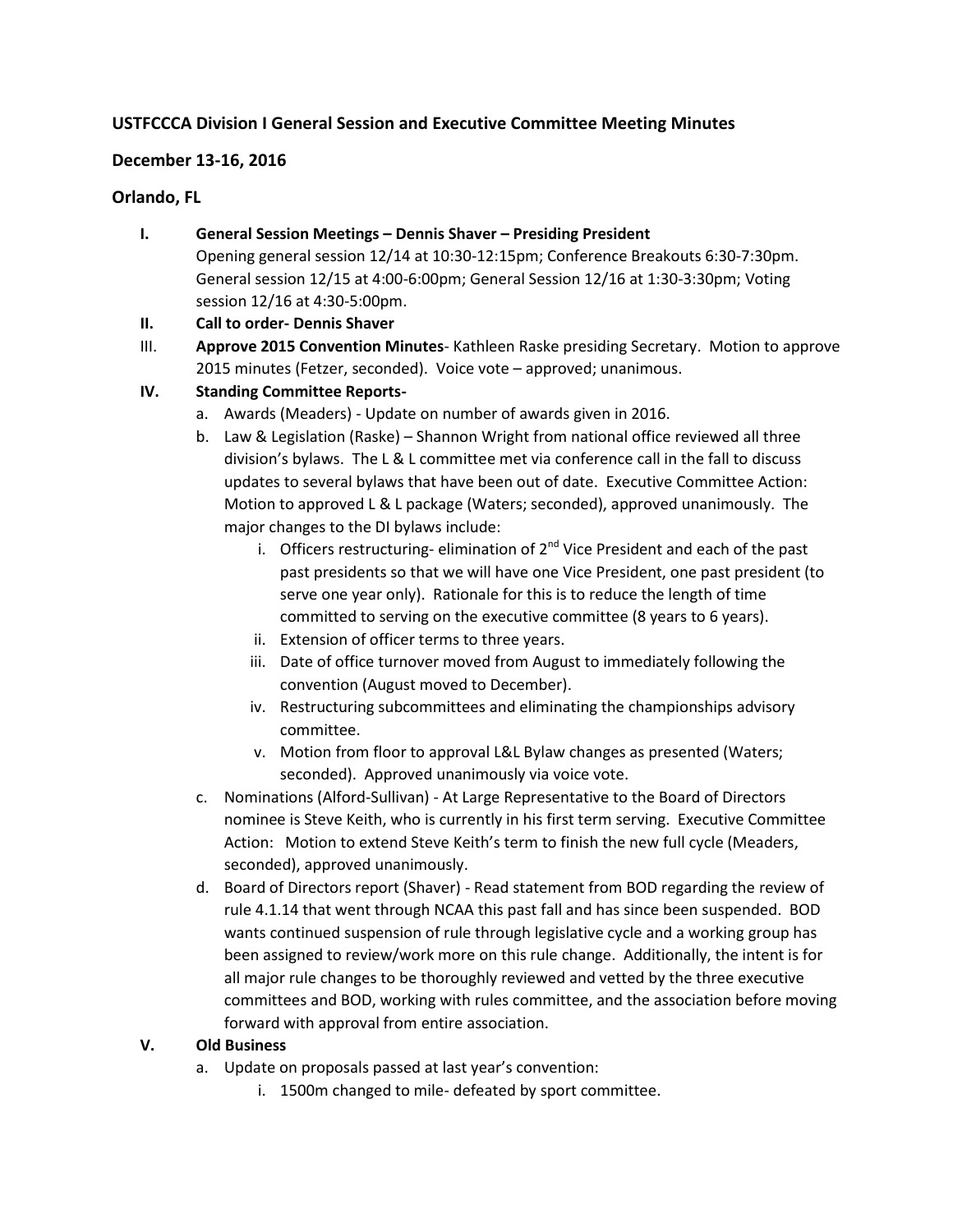- ii. Practice times- supported in concept, still working on.
- iii. Awards- medallions from USTFCCCA not allowed to be given at NCAA.
- iv. Uniforms- same color/same day- supported and active for 2017 season.
- v. Structure of meet- Accepted in part by rules committee, significant portions not accepted.
- b. Recruiting Calendar Working Group (Dan Waters)- Gave report on work done and rationale behind proposal to have one signing date in November and then keep the signing date open for remainder of cycle and establish extensive dead period in month of December (see details on website).

#### **VI. New Business**

- a. New Proposal Submission Process
	- i. Proposals submitted online throughout the year.
	- ii. Coaches present proposals to the appropriate executive committee.
	- iii. Executive committee discusses and takes action on the proposal.
	- iv. If action is required prior to convention, executive committee action stands, otherwise, executive committee action is presented at convention.
	- v. If executive committee voted in favor of a proposal, it is automatically placed on the convention voting ballot.
	- vi. If executive committee voted against a proposal or voted to take no action, the item is not automatically on ballot. Any member may move to place the item on the voting ballot during the time for discussion. The motion needs a second and an affirmative vote of the body to place item on voting ballot.
- b. Proposals Submitted for Consideration
	- i. Indoor Qualifying Preliminary Round (Ben Paxton) To create a preliminary round to the indoor NCAA meet similar to the outdoor qualifying model already in place. Executive Committee Action: Motion to table (Bryan Fetzer, seconded), unanimous to table.
	- ii. All-American Awards (Todd Lane) To eliminate second tam and honorable mention All American Awards for indoor and outdoor track and field. Executive Committee Action: Rejected.
	- iii. Women's Decathlon (Dennis Mitchell) Change Women's Hept/Pent to Dec/Hept for indoor and outdoor track and field. Executive Committee Action: Rejected.
	- iv. Fair Seeding (Dave Smith) To remove Rule 4.1.14 from the rule book. Executive Committee: Accepted.
	- v. Scholarship Equity in M/W NCAA DI Cross Country (Ben Thomas) Establish 5.0/6.0 scholarships counters the first competitive weekend for cross country. Executive Action Committee: Rejected. Motion on floor to put on ballot for a vote (Pat Henry, seconded). COUNTED RISING VOTE: 135-179. FAILED.
	- vi. Establish new Recruiting Calendar (Dan Waters) Creates one signing date to open in November and remain open throughout the remainder of the cycle and establishes a significant dead period in December. Executive Committee Action: Accepted.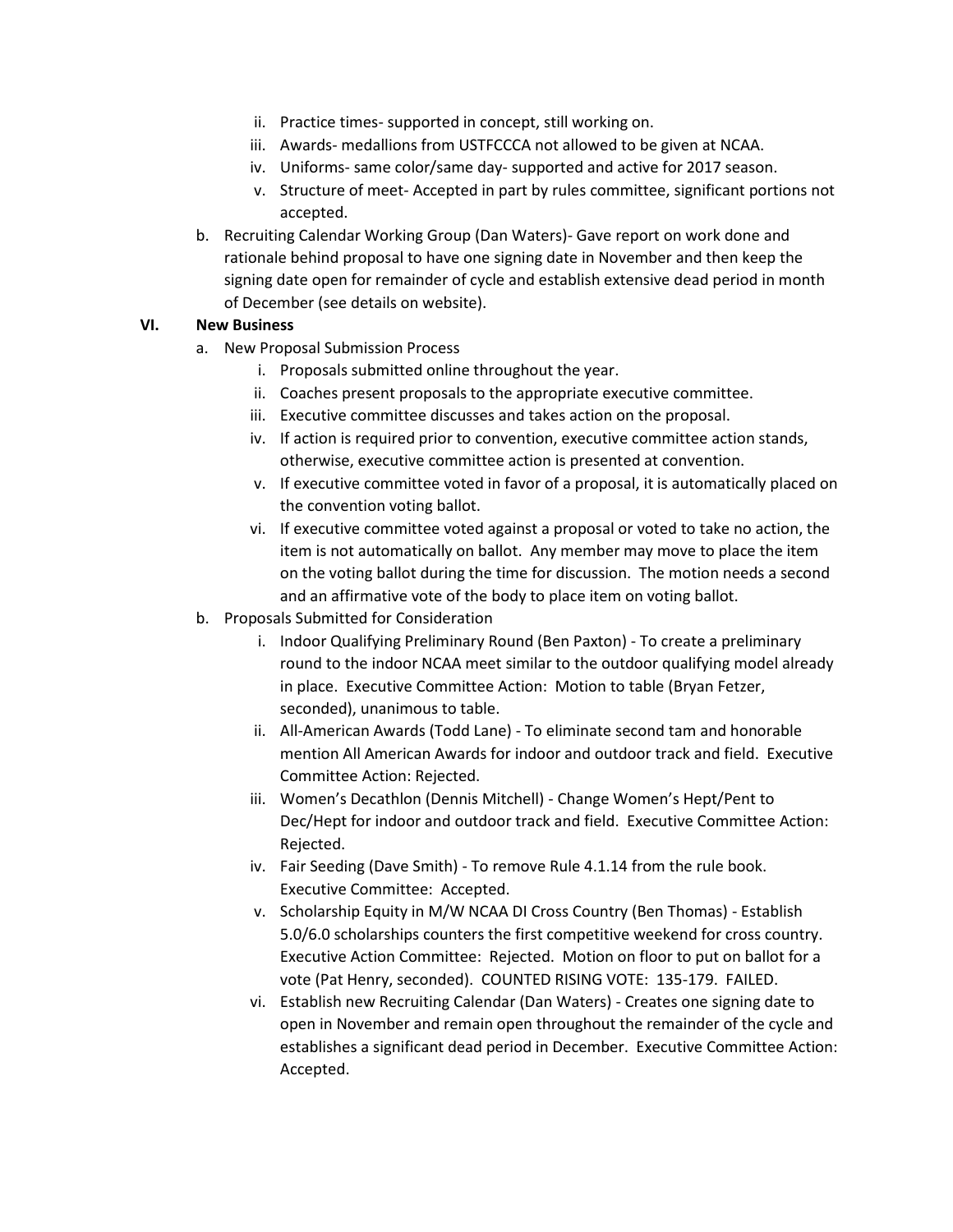- vii. Separate scholarships added by NCAA for Cross Country (Beth Alford-Sullivan)- To ask the NCAA for separate Cross Country scholarships to be added, 5.0 for men and 6.0 for women. Executive Committee Action: Create working group chaired by Bryan Fetzer.
- viii. Proposal moratorium for one year if defeated (Amy Horst) To disallow the same proposal to be submitted in consecutive years and placing a one year moratorium on same proposals. Executive Committee Action: Rejected.
- ix. Keep Part "A" of Rule 4.1.14 that seed marks are published (Todd Lane) Do not toss out entire rule, but rather keep part of rule which states that seed marks must be published by meet director. Executive Committee Action: Accepted.
- VII. **NCAA Sport Committee Report** Jeff Mylinski reminded members that the NCAA hosts social media for our sports on Facebook and twitter. TV coverage will continue similarly as the previous year.
- VIII. **NCAA Rules Representatives** Dan Calandro/Mark Kostek/John Weaver answered questions regarding rules passed and process for review.
- IX. **NCAA Championships Report** Vin Lananna/Jody Smith presented new aspects of Hayward field and changes that will be implemented for both the Outdoor NCAA and the Olympic Trials. Texas A&M presented the Indoor NCAA host site details.
- X. **Conference Breakout Agenda presented**.
- XI. **Accusplit Relay Award Presented by Accusplit and Steve Simmons**.
- XII. **Other Business**
	- a. New Student-Athlete Time Demand proposed legislation for autonomy five conferences. Shannon Wright from national office gave a brief overview of the proposed legislation which will be voted on early in 2017.

## XIII. **Voting Session with Results:**

- a. Steve Keith nomination for the At-Large position to the Board of Directors. MEMBERSHIP VOTE: 433-17 (39 abstentions). APPROVED.
- b. Fair Seeding (Dave Smith) To remove Rule 4.1.14 from the rule book. UNIT VOTE: 214-33 (12 abstentions). APPROVED.
- c. Recruiting Calendar changes (Dan Waters) UNIT VOTE: 172-81 (6 abstentions). APPROVED.
- d. Fair Seeding (Todd Lane) To keep part A of Rule 4.1.14 in the rule book, which requires meet director to publish seed marks. UNIT VOTE: 196-45 (20 abstentions). APPROVED.

# **XIV. Executive Committee Meetings -Dennis Shaver – presiding President**

**Roll Call-** 12/13/16 (5:00-9:30pm);12/14/16 (2:45-4:45pm); 12/15/16 (10:00am-12:15pm); 12/16/16 (8:00-10:00am) Roll taken each meeting with same attendees for all meetings: Shaver, Price-Smith, Weaver, Raske, Alford-Sullivan, Meaders, Paxton, Wolin, Bell, Fetzer, Eggerth, Wholey (proxy for Kittley), Dopek, Cawley, Kelly, Green, Frias, Laaksonen, Rice, Shoehalter, Compagni, Snelling, Martin, Twiggs, Hoover, Molnar, Drake, Donner, Waters, Bomar, Dalton, Banks, Carter, Huber, Steidl. (not present: Burrell, Elders, Harrison)

Additional Executive Committee Work/Discussions: